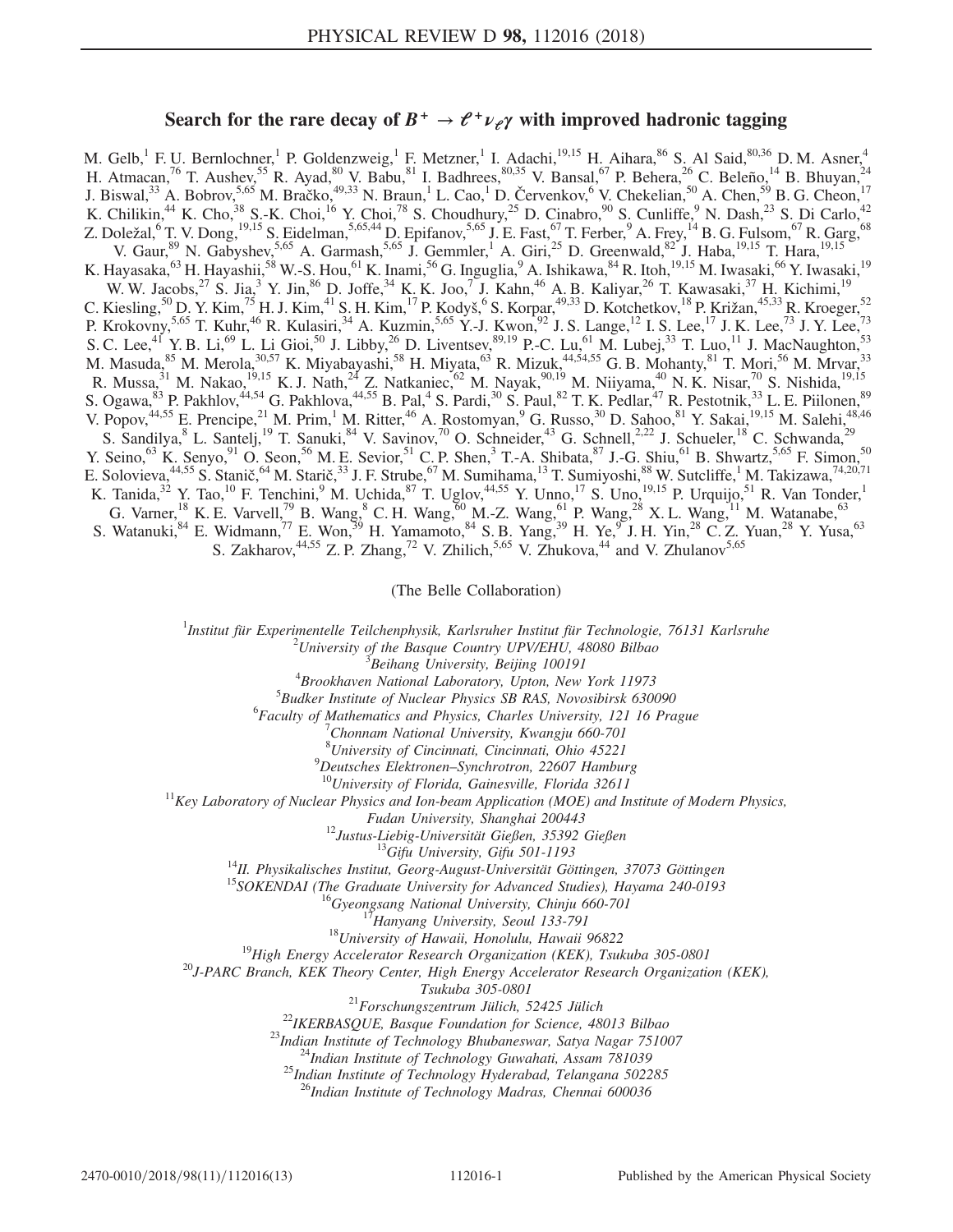<sup>27</sup>Indiana University, Bloomington, Indiana 47408<br><sup>28</sup>Institute of High Energy Physics, Chinese Academy of Sciences, Beijing 100049<sup>29</sup><br><sup>29</sup>Institute of High Energy Physics, Vienna 1050  $\frac{30}{NFW}$  - Sezione di Napoli, 80126 Napoli<br> $\frac{31}{NFW}$  - Sezione di Torino, 10125 Torino  $^{31}$ INFN - Sezione di Torino, 10125 Torino<br>  $^{32}$ Advanced Science Research Center, Japan Atomic Energy Agency, Naka 319-1195<br>  $^{34}$ Kennesaw State University, Kennesaw, Georgia 30144<br>  $^{35}$ King Abdulaziz City for Scie <sup>51</sup>School of Physics, University of Melbourne, Victoria 3010<br><sup>52</sup>University of Mississippi, University, Mississippi 38677<br><sup>53</sup>University of Miyazaki, Miyazaki 889-2192<br><sup>54</sup>Moscow Physical Engineering Institute, Moscow 11 <sup>56</sup>Graduate School of Science, Nagoya University, Nagoya 464-8602<br><sup>57</sup>Università di Napoli Federico II, 80055 Napoli<br><sup>58</sup>Nara Women's University, Nara 630-8506 <sup>59</sup>National Central University, Chung-li 32054<br><sup>60</sup>National United University, Miao Li 36003 <sup>61</sup>Department of Physics, National Taiwan University, Taipei 10617<br><sup>62</sup>H. Niewodniczanski Institute of Nuclear Physics, Krakow 31-342 <sup>63</sup>Niigata University, Niigata 950-2181<br><sup>64</sup>University of Nova Gorica, 5000 Nova Gorica<br><sup>65</sup>Novosibirsk State University, Novosibirsk 630090<br><sup>66</sup>Osaka City University, Osaka 558-8585<br><sup>67</sup>Pacific Northwest National Labora <sup>70</sup>University of Pittsburgh, Pittsburgh, Pennsylvania 15260<br><sup>71</sup>Theoretical Research Division, Nishina Center, RIKEN, Saitama 351-0198<br><sup>72</sup>University of Science and Technology of China, Hefei 230026<br><sup>73</sup>Seoul National Un <sup>77</sup>Stefan Meyer Institute for Subatomic Physics, Vienna 1090<br><sup>78</sup>Sungkyunkwan University, Suwon 440-746<br><sup>79</sup>School of Physics, University of Sydney, New South Wales 2006<br><sup>80</sup>Department of Physics, Faculty of Science, Uni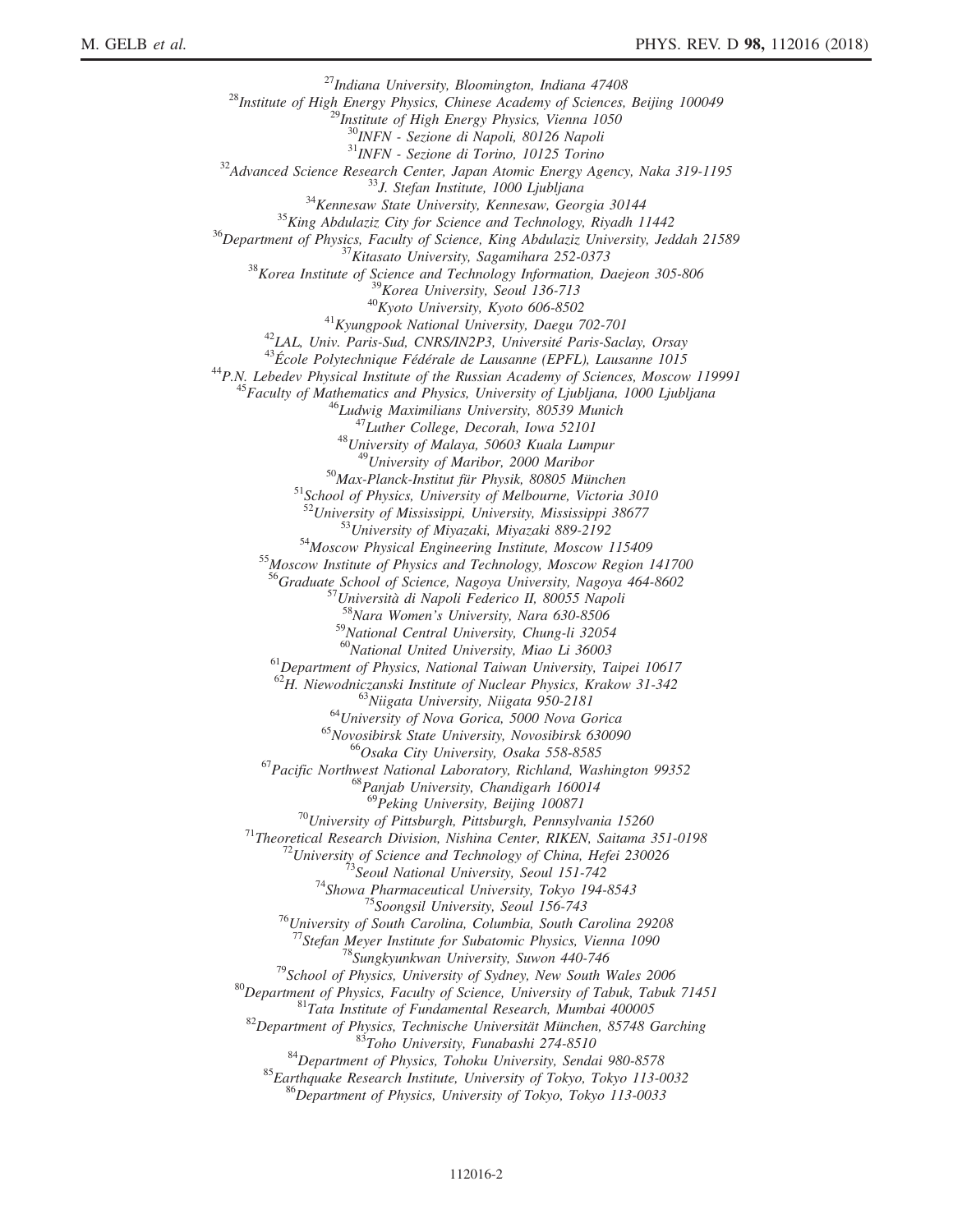<sup>87</sup>Tokyo Institute of Technology, Tokyo 152-8550<br><sup>89</sup>Virginia Polytechnic Institute and State University, Blacksburg, Virginia 24061<br><sup>89</sup>Virginia Polytechnic Institute and State University, Blacksburg, Virginia 24061<br><sup>89</sup>

 $\bigcirc$ (Received 30 October 2018; published 28 December 2018)

We present the result of the search for the rare B meson decay of  $B^+ \to \ell^+ \nu_\ell \gamma$  with  $\ell = e, \mu$ . For the search the full data set recorded by the Belle experiment of 711 fb<sup>-1</sup> integrated luminosity near the  $\Upsilon(4S)$ resonance is used. Signal candidates are reconstructed for photon energies  $E<sub>y</sub>$  larger than 1 GeV using a novel multivariate tagging algorithm. The novel algorithm fully reconstructs the second  $B$  meson produced in the collision using hadronic modes and was specifically trained to recognize the signal signature in combination with hadronic tag-side  $B$  meson decays. This approach greatly enhances the performance. Background processes that can mimic this signature, mainly charmless semileptonic decays and continuum processes, are suppressed using multivariate methods. The number of signal candidates is determined by analyzing the missing mass squared distribution as inferred from the signal side particles and the kinematic properties of the tag-side B meson. No significant excess over the background-only hypothesis is observed and upper limits on the partial branching fraction  $\Delta \mathcal{B}$  with  $E_{\gamma} > 1$  GeV individually for electron and muon final states as well as for the average branching fraction of both lepton final states are reported. We find a Bayesian upper limit of  $\Delta\mathcal{B}(B^+\to \ell^+\nu_\ell\gamma) < 3.0 \times 10^{-6}$  at 90% CL and also report an upper limit on the first inverse moment of the light-cone distribution amplitude of the B meson of  $\lambda_B > 0.24$  GeV at 90% CL.

DOI: [10.1103/PhysRevD.98.112016](https://doi.org/10.1103/PhysRevD.98.112016)

### I. INTRODUCTION

The precision study of leptonic  $B$  meson decays offers a unique path to test the standard model (SM) of particle physics: new heavy mediators or sterile neutrinos could contribute to the decay amplitudes and lead, for instance, to lepton flavor universality breaking effects. In the SM, however, leptonic transitions are helicity suppressed, making an observation in final states involving electrons or muons challenging. The helicity suppression can be lifted, if one considers final states which involve an additional photon in the final state, emitted for instance from the light u quark. The decay rate for such  $B^+ \to \ell^+ \nu_\ell \gamma$  processes [\[1\]](#page-11-0) is suppressed by a factor of  $\alpha_{em}$  and the resulting decay amplitude [\[2\]](#page-11-1) may be expressed as

$$
\mathcal{A}(B^+ \to \ell^+ \nu_\ell \gamma) = \frac{G_{\rm F} V_{ub}}{4\sqrt{2}} \langle \bar{\ell} \nu \gamma | \ell \gamma^\mu P_{\rm L} \bar{\nu} \cdot u \gamma_\mu P_{\rm L} \bar{b} | \bar{B} \rangle, \quad (1)
$$

with the projection operator  $P_L = (1 - \gamma_5)/2$ ,  $G_F$  denoting Fermi's constant,  $\ell$  denoting either an electron or a muon field, u and  $\bar{b}$  as quark fields and  $V_{ub}$  denoting the relevant Cabibbo-Kobayashi-Maskawa matrix [\[3,4\]](#page-11-2) element of the transition. The hadronic transition can be fully described by two form factors parameterizing the axial-vector and vector hadronic currents, denoted by  $F_A$  and  $F_V$ , respectively. The differential decay rate as a function of these two form factors and the photon energy  $E_{\gamma}$  is given by

<span id="page-2-0"></span>
$$
\frac{d\Gamma(B^+ \to \ell^+ \nu_\ell \gamma)}{dE_\gamma} = \frac{\alpha_{\rm em} G_{\rm F}^2 |V_{ub}|^2}{6\pi^2} m_B E_\gamma^3 \left(1 - \frac{2E_\gamma}{m_B}\right) \times \left(|F_{\rm V}|^2 + \left|F_{\rm A} + \frac{e_\ell f_B}{E_\gamma}\right|^2\right),\tag{2}
$$

with  $e_e$  denoting the charge of the lepton and  $m_B$  the B meson mass. At high photon energies of  $E_{\gamma} > 1$  GeV, both form factors can be expanded [\[5\]](#page-11-3) as

$$
F_{\mathcal{V}}(E_{\gamma}) = \frac{e_u f_B m_B}{2E_{\gamma} \lambda_B(\mu)} R(E_{\gamma}, \mu) + \xi(E_{\gamma}) + \Delta \xi(E_{\gamma}), \quad (3)
$$

$$
F_{\mathcal{A}}(E_{\gamma}) = \frac{e_u f_B m_B}{2E_{\gamma} \lambda_B(\mu)} R(E_{\gamma}, \mu) + \xi(E_{\gamma}) - \Delta \xi(E_{\gamma}), \qquad (4)
$$

with  $f_B$  denoting the B meson decay constant and  $e_u$  the charge of the u quark line. The factor  $R(E_{\gamma}, \mu)$  accounts for photon emissions from the light spectator quark in the B meson and is unity at tree level. The  $\xi$  and  $\Delta \xi$  terms are power suppressed by  $1/m_b$  and  $1/(2E_\gamma)$  and contain a symmetry conserving and breaking part for both form factors  $F_A$  and  $F_V$ . In Refs. [\[6,7\]](#page-11-4) the leading contributions

Published by the American Physical Society under the terms of the [Creative Commons Attribution 4.0 International](https://creativecommons.org/licenses/by/4.0/) license. Further distribution of this work must maintain attribution to the author(s) and the published article's title, journal citation, and DOI. Funded by SCOAP<sup>3</sup>.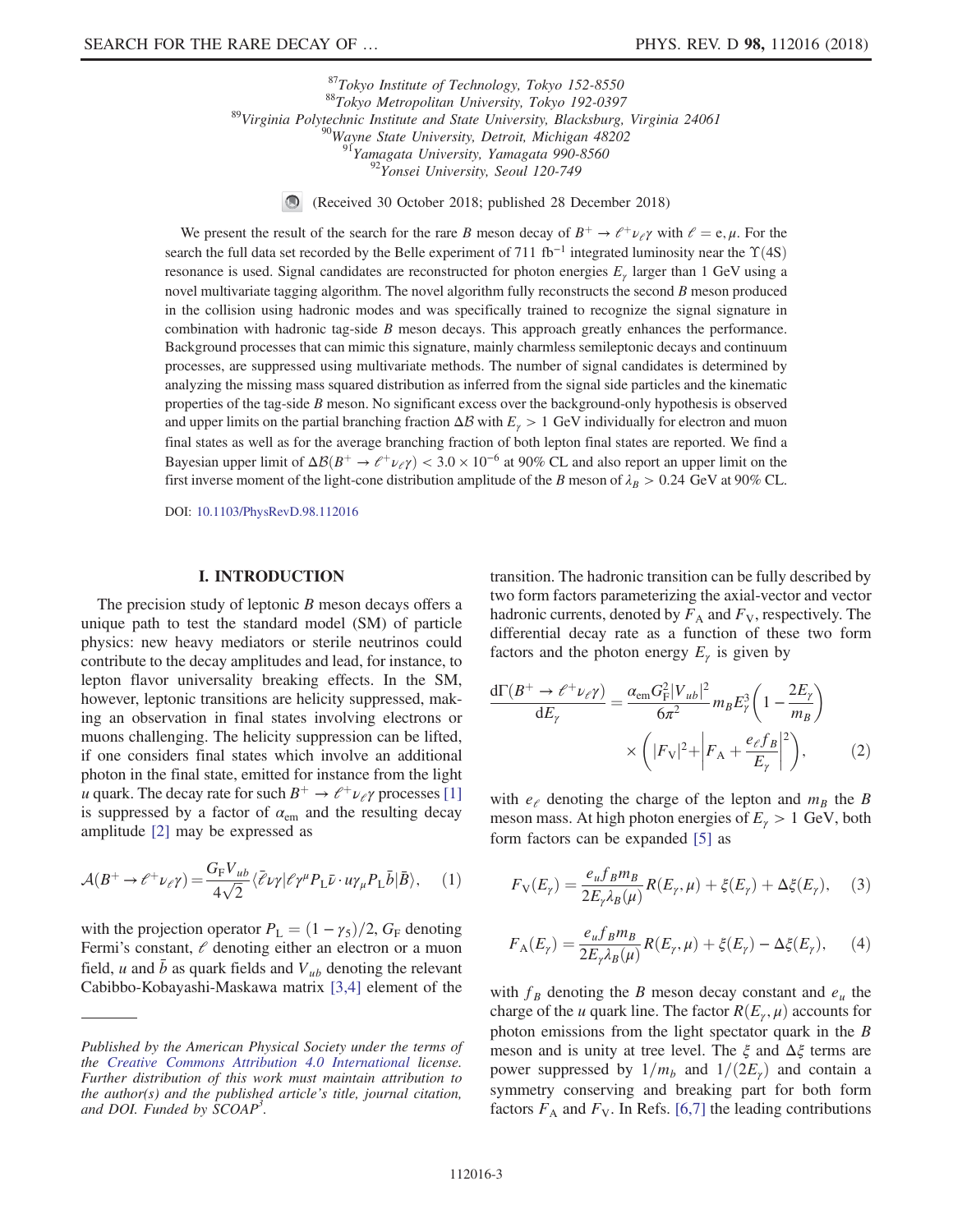to  $\xi$  and  $\Delta \xi$  were evaluated and predictions with an accuracy of  $\mathcal{O}(20\%)$  were presented. The parameter  $\lambda_B$ is related to the first inverse moment of the leading-twist  $B$ meson light-cone distribution amplitude  $\phi_+$  in the high energy limit,  $\lambda_B^{-1} = \int_0^\infty dw \phi_+(w)$  with w denoting the lightcone momentum. This parameter is of great relevance and serves as an important input to understand QCD factorization used to predict nonleptonic B meson decays  $[8-10]$ . The partial branching of  $B^+ \to e^+ \nu_e \gamma$  is expected to be of the order of  $\mathcal{O}(10^{-6})$  for photon energies of  $E_{\gamma} > 1~{\rm GeV}$  and  $\lambda_B$ in the range of several hundred MeV [\[5\].](#page-11-3)

The search for the rare  $B^+ \rightarrow e^+ \nu_e \gamma$  decay thus serves two purposes: first a limit or observation of the partial branching fraction can be used in combination with the decay rate Eq. [\(2\)](#page-2-0) and input from theory for  $\xi$  and  $\Delta \xi$ , as well as for  $f_B$  and  $V_{ub}$ , to experimentally determine the value of  $\lambda_B$ . Second, with the Belle II experiment the  $B^+ \rightarrow$  $l^+ \nu_l$  decay rate could offer a future additional path to determine  $|V_{ub}|$  by using lattice calculations for  $\lambda_B$ . In this manuscript we present a novel method to determine  $\lambda_B$ , which uses the measured ratio of  $B^+ \to \ell^+ \nu_\ell \gamma$  with respect to  $B^+ \to \pi^0 \ell^+ \nu_{\ell}$ . This cancels the explicit dependence of  $V_{ub}$  on  $\lambda_B$  and in the ratio several experimental uncertainties cancel.

The search in this manuscript supersedes the earlier result of Ref. [\[11\],](#page-11-6) using an improved hadronic tagging and more accurate modeling of the charmless semileptonic backgrounds. The hadronic tagging is based on the Full Event Interpretation (FEI) [\[12\],](#page-11-7) which uses multivariate methods trained to recognize the signal signature (consisting of a single photon with  $E_y > 1$  GeV and a lepton candidate) in conjunction with a hadronic B meson decay. This signal-specific approach enhances the selection efficiency in comparison to the previous analysis by a factor of three, which results in an improvement of  $1.9\sigma$  for the expected significance for a given partial branching fraction of  $\Delta\mathcal{B}(B^+ \to \ell^+ \nu_\ell \gamma) = 5.0 \times 10^{-6}$  and with a similar ratio of signal over background events. Backgrounds that can mimic signal, most importantly  $B^+ \to \pi^0 \ell^+ \nu_\ell$  and other charmless semileptonic decays, are suppressed with a dedicated  $\pi^0$  and  $\eta$  veto, which combines the signal photon with other calorimeter clusters to form a multivariate classifier. The signal is extracted by analyzing the missing mass squared distribution,  $M_{\text{miss}}^2$ , which for correctly reconstructed signal decays peaks around  $0 \text{ GeV}^2$ . Semileptonic background and event candidates from continuum processes are shifted towards positive values. The  $B^+ \rightarrow e^+ \nu_e \gamma$ branching fraction is extracted simultaneously with a  $B^+ \rightarrow$  $\pi^0e^+\nu_e$  control sample, which constrains the most dominant background contribution. The extracted yields are converted into (partial) branching fractions to determine the ratio of  $B^+ \to \ell^+ \nu_\ell \gamma$  to  $B^+ \to \pi^0 \ell^+ \nu_\ell$  decays.

This manuscript is organized as follows: Section [II](#page-3-0) details the analysis strategy and selection. Section [III](#page-5-0)

summarizes the statistical analysis of the  $M<sub>miss</sub><sup>2</sup>$  distribution and the limit setting procedure. In Sec. [IV](#page-6-0) the calibration procedure of the multivariate tagging algorithm is summarized. Sections [V](#page-7-0) and [VI](#page-8-0) discuss the systematic uncertainties and the main results. The manuscript concludes with a summary in Sec. [VII.](#page-10-0)

### <span id="page-3-0"></span>II. DATA SET AND ANALYSIS STRATEGY

The full Belle data set of  $(772 \pm 10) \times 10^6$  B meson pairs is analyzed, produced at the KEKB accelerator complex [\[13\]](#page-12-0) at a center-of-mass energy of 10.58 GeV at the  $\Upsilon(4S)$  resonance. The Belle detector is a large-solidangle magnetic spectrometer that consists of a silicon vertex detector (SVD), a 50-layer central drift chamber (CDC), an array of aerogel threshold Čerenkov counters (ACC), a barrel-like arrangement of time-of-flight scintillation counters (TOF), and an electromagnetic calorimeter comprised of CsI(Tl) crystals (ECL) located inside a superconducting solenoid coil that provides a 1.5 T magnetic field. An iron flux return located outside of the coil is instrumented to detect  $K_L^0$  mesons and to identify muons (KLM). A more detailed description of the detector can be found in Ref. [\[14\]](#page-12-1).

All analyses steps are carried out using the Belle II analysis software framework [\[15\]](#page-12-2) and the recorded Belle collision data and Monte Carlo (MC) simulated samples were converted using the tool described in Ref. [\[16\].](#page-12-3) MC samples of B meson decays and non-resonant  $e^+e^- \rightarrow q\bar{q}$ with  $q = u, d, s, c$  continuum processes are generated using the EVTGEN generator [\[17\]](#page-12-4), with sample sizes corresponding to approximately ten and six times the Belle collision data, respectively. The interactions of particles traversing the detector are simulated using GEANT3 [\[18\].](#page-12-5) QED final state radiation (FSR) is simulated using the PHOTOS [\[19\]](#page-12-6) package. The  $B^+ \rightarrow e^+ \nu_e \gamma$  signal is simulated using the calculation of Ref. [\[20\].](#page-12-7) Charmless semileptonic decays are one of the main contributions to the background in the analysis, in particular  $B^+ \to \pi^0 \ell^+ \nu_\ell$  with  $\pi^0 \to \gamma \gamma$  can mimic the signal final state. The  $B^+ \to \pi^0 \ell^+ \nu_\ell$ background is modeled using the BCL form factor parametrization [\[21\]](#page-12-8) with central values and uncertainties from the global fit of Ref. [\[22\]](#page-12-9). The remaining charmless semileptonic background is modeled using a mix of resonant and non-resonant modes: the resonant contributions for  $B^+ \to \omega \ell^+ \nu_\ell, B^+ \to \rho^0 \ell^+ \nu_\ell, B^0 \to \rho^- \ell^+ \nu_\ell$  are simulated according to a pole model documented in Ref. [\[17\]](#page-12-4). The contributions from  $B^+ \to \eta \ell^+ \nu_\ell$ ,  $B^+ \to \eta' \ell^+ \nu_\ell$ ,  $B^+ \rightarrow f_2(1270)\ell^+ \nu_\ell$ , and  $B^+ \rightarrow b_1(1235)\ell^+ \nu_\ell$  are modeled using the ISGW2 model [\[23\].](#page-12-10) Non-resonant contributions are modeled using the DFN calculation [\[24\]](#page-12-11) with a choice of its parameters  $\lambda_1^{\rm SF}$  and  $\bar{\Lambda}^{\rm SF}$  to approximatively reproduce the first and second moments of the inclusive  $m_{X_u}$ distribution. The fragmentation of the  $X_u$  system is performed by JETSET [\[25\]](#page-12-12). Background processes from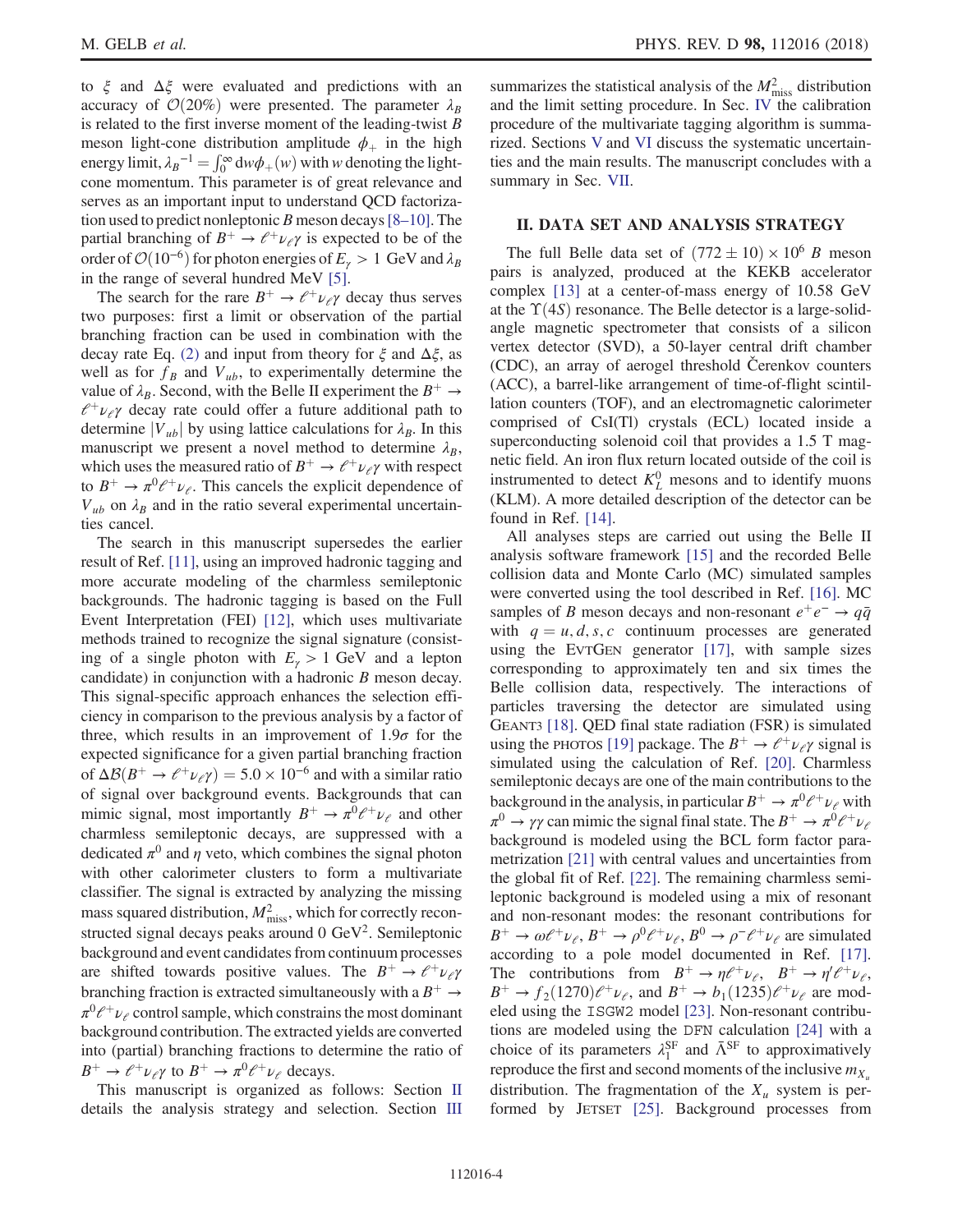leptonic, semileptonic or hadronic B meson decays are included in the simulation and all relevant decay branching fractions are corrected to correspond to the values of Ref. [\[26\].](#page-12-13)

The presence of a neutrino in  $B^+ \rightarrow e^+ \nu_e \gamma$  decays prohibits the full reconstruction of the signal  $B$  meson, and thus the entire  $\Upsilon(4S)$  decay chain is considered to infer the missing momentum of the neutrino. First, a signal electron or muon and a photon candidate with at least 1 GeV in the laboratory frame are identified. The FEI algorithm then hierarchically reconstructs the rest of the event (ROE): The tag-side B meson ( $B_{\text{tag}}$ ) is reconstructed using 29 explicit hadronic decay channels, leading to  $\mathcal{O}(10000)$  final states. An optimized implementation of gradient-boosted decision trees (BDT) [\[27\]](#page-12-14) is used for multivariate classification at the individual stages of the  $B_{\text{tag}}$  reconstruction, which progresses by forming intermediate particles for  $(J/\psi, \pi^0, K_S^0, D, D_s, D_s^*)$  from stable particle candidates for  $(e^+, \mu^+, K^+, \pi^+, \gamma)$  to reconstruct B candidates in six distinct stages. To each reconstructed candidate a signal probability  $P_{\text{FEI}}$  is assigned, which is calculated by the respective classifier on the properties of the candidate (such as the invariant mass or vertex fit information) to discriminate signal from background candidates. A detailed description of the entire algorithm can be found in Ref. [\[12\]](#page-11-7) and references therein. By reconstructing the signal side first, the FEI trains specifically to recognize  $B^+ \rightarrow e^+ \nu_e \gamma$  decays in conjunction with hadronic B meson decays. Using the kinematic information of the  $B_{\text{tag}}$ , the four-momenta of the signal side B meson ( $B_{\text{sig}}$ ) and thus the missing neutrino can be reconstructed in the center-of-mass frame as

$$
p_{B_{\text{sig}}} = \begin{pmatrix} \sqrt{s}/2 \\ -\vec{p}_{B_{\text{tag}}} \end{pmatrix} \text{ and } p_{\nu} = (p_{B_{\text{sig}}} - p_{\ell} - p_{\gamma}),
$$

where  $\sqrt{s}$  denotes the center-of-mass energy of the colliding  $e^+e^-$  pair, and  $p_x$  and  $\vec{p}_x$  are the four- and threemomentum of a given particle  $x$ .

Only events with not more than 12 tracks are selected as the signal side consists of only one charged track and signal events typically have a low track multiplicity. Photons are identified as energy depositions in the calorimeter without an associated track. Only photons with an energy deposition of  $E_y > 100$  MeV, 150 MeV, and 50 MeV in the forward endcap, backward endcap and barrel part of the calorimeter, respectively, are considered. Charged tracks are required to have a distance of closest approach to the nominal interaction point transverse to and along the beam axis of  $|dr| < 2$  cm and  $|dz| < 4$  cm, respectively. Charged tracks are identified as electron or muon candidates by combining the information of multiple subdetectors into a likelihood ratio, the lepton identification  $(\mathcal{L}_{\text{LID}})$ . For electrons the identifying features are the ratio of the energy

deposition in the ECL with respect to the reconstructed track momentum, the energy loss in the CDC, the shower shape in the ECL, the quality of the geometrical matching of the track to the shower position in the ECL, and the photon yield in the ACC [\[28\]](#page-12-15). Muon candidates are identified from charged track trajectories extrapolated to the outer detector. The identifying features are the difference between expected and measured penetration depth as well as the transverse deviation of KLM hits from the extrapolated trajectory [\[29\]](#page-12-16). Charged tracks are identified as pions or kaons using a likelihood classifier using information from the CDC, ACC, and TOF subdetectors.

Electrons can radiate sizable fractions of their kinetic energy through bremsstrahlung and FSR processes. Candidates for such photons are identified in the ECL using a cone of 5 degrees around the initial trajectory of the electron candidate, such that only photons radiated near the interaction region can be found. The bremsstrahlung and FSR photons are required to have an energy of  $E<sub>y</sub> < 1$  GeV and if several photon candidates are identified, only the photon with the highest energy is used. The four-momentum of the signal side electron candidate is then corrected by adding the photon energy accordingly. The prompt signal-photon candidates from the  $B^+ \to \ell^+ \nu_\ell \gamma$  decay are required to have  $E_{\gamma} > 1$  GeV in the rest frame of the  $B_{sig}$ meson. Further, signal-photon candidates must provide  $R_{9/25} > 0.9$ , which is defined as the ratio of the energies deposited in the  $3 \times 3$  with respect to the energy deposited in the  $5 \times 5$  CsI(Tl) crystals around the maximal energy deposition.  $\mathcal{L}_{\text{LID}} > 0.8$  is required for electron and muon candidates. Since the efficiencies of the  $\mathcal{L}_{\text{LID}}$  requirement can differ between MC and data, an efficiency correction is applied, measured on four-lepton and inclusive  $B \rightarrow$  $XJ/\psi(\rightarrow \ell^+\ell^-)$  decays in bins of lepton momentum in the laboratory frame and polar angle. Furthermore, the invariant mass  $M_B$  of the reconstructed lepton-photon pair has to be within (1.0, 6.0) GeV.

Before the FEI tagging algorithm is applied, the corresponding tag-side is cleaned to remove events which do not allow for a reasonable tag-side reconstruction. Photon candidates must provide  $R_{9/25} > 0.9$ . In addition, a cut on the difference between the beam energy and the energy of the ROE calculated in the center-of-mass frame,  $\Delta E_{\text{ROE}}$  < 2.0 GeV, is applied. The beam-constrained mass  $M_{\text{bc},\text{ROE}} = \sqrt{(\sqrt{s}/2)^2 - \vec{p}_{\text{ROE}}^2}$  of the ROE calculated in the center-of-mass frame has to be larger than 4.8 GeV.

After the reconstruction of both  $B_{sig}$  and  $B_{tag}$ , the  $\Upsilon(4S)$ candidate can be reconstructed. A best-candidate selection based on  $P_{\text{FEI}}$  (of the  $B_{\text{tag}}$  candidate) is performed, if more than one candidate per event is reconstructed. Further combinatoric background is removed with cuts on the reconstructed invariant mass of the  $\Upsilon(4S)$  candidate of  $M_{\Upsilon(4S)} \in (7.5, 10.5)$  GeV (considering the missing neutrino), and the difference between the beam energy and the energy of the  $B_{\text{tag}}$  candidate,  $\Delta E \in (-0.15, 0.1)$  GeV. The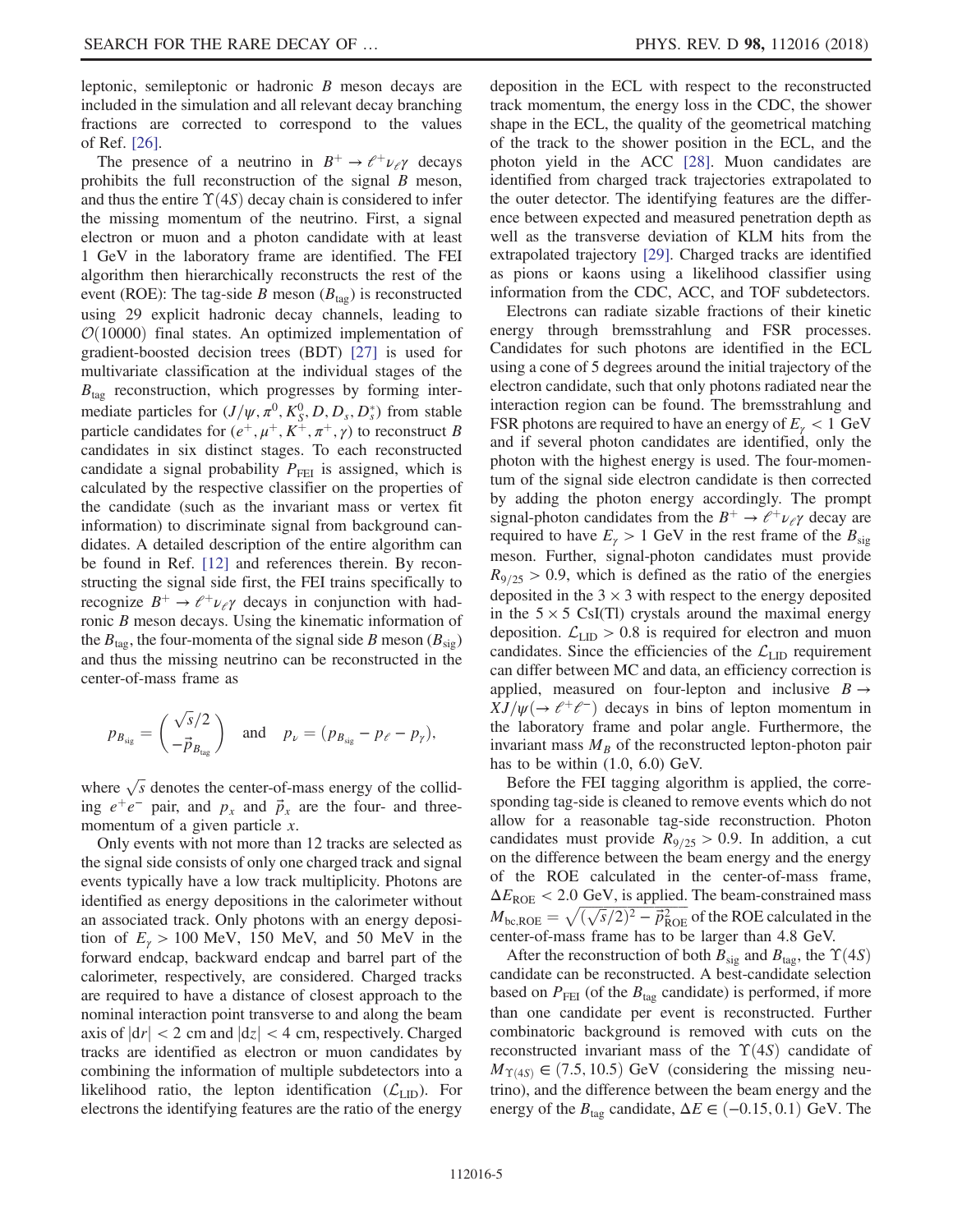beam-constrained mass  $M_{bc} = \sqrt{(\sqrt{s}/2)^2 - \vec{p}_{B_{tag}}^2}$  of the  $B_{\text{tag}}$  candidate has to be within (5.27, 5.29) GeV. Only events with no unassigned tracks (either for  $B_{sig}$  or  $B_{tag}$ ) and  $E_{\text{ECL}} \leq 0.9$  GeV, where  $E_{\text{ECL}}$  is the sum of the remaining unassigned energy depositions in the ECL, are retained. Continuum background is removed by applying an additional cut  $P_{\text{FEI}} > 0.01$ , whose value was chosen by studying the  $M_{bc}$  sideband, defined as  $M_{bc} \in (5.24, 5.27)$  GeV.

The background from  $B^+ \to \pi^0 \ell^+ \nu_\ell$  and  $B^+ \to \eta \ell^+ \nu_\ell$ is peaking in  $M<sub>miss</sub><sup>2</sup>$  and is suppressed in a two-step procedure: First, the signal-side photon is combined with any other photon in the ROE to reconstruct a  $\pi^0$ candidate. The event is vetoed if the candidate satisfies  $M_{\gamma\gamma} \in (110, 160)$  MeV, where  $M_{\gamma\gamma}$  is the invariant mass of the two photons combined. Further, a multivariate method is trained to suppress the remaining  $B^+ \to \pi^0 \ell^+ \nu_\ell$  and the  $B^+ \to \eta \ell^+ \nu_\ell$  background using the following variables: the number of ECL cluster hits used for the signal-side photon reconstruction,  $R_{9/25}$ , the lateral distribution of the energy of the ECL cluster hits, the angle between the signal-side photon and the missing momentum  $\vec{p}_{\nu}$  calculated in the rest frame of the  $B_{sig}$ ,  $E_{ECL}$ , and the energy asymmetry, revealing the asymmetry in energy distribution of the lepton and photon candidate of the  $B_{sig}$ , calculated as

$$
A = \frac{E_{\ell}E_{\gamma}}{E_{\ell} + E_{\gamma}}.\tag{5}
$$

To improve control over the normalization of the peaking background, control samples for  $B^+ \to \pi^0 \ell^+ \nu_\ell$ , with  $l = e$ ,  $\mu$  are reconstructed. The signal side selection is slightly adapted for the  $B^+ \to \pi^0 \ell^+ \nu_\ell$  selection: instead of a single photon with  $E_{\gamma} > 1$  GeV, two photon candidates are combined to form a  $\pi^0$  candidate and only events with an invariant mass of  $M_{\gamma\gamma} \in (115, 152)$  MeV (corresponding to approximately  $\pm 3\sigma$  in  $\pi^0$  mass resolution), are retained. Both control samples and the  $B^+ \rightarrow \ell^+ \nu_\ell \gamma$  signal decays are analyzed simultaneously to extract the desired signal yields and to constrain the peaking  $B^+ \to \pi^0 \ell^+ \nu_\ell$ contaminations in the signal candidates.

For both the  $B^+ \to \ell^+ \nu_\ell \gamma$  and the  $B^+ \to \pi^0 \ell^+ \nu_\ell$  selections, nonresonant continuum processes are suppressed using a multivariate approach with the aforementioned implementation of BDT. The event topology for continuum processes differs from that of B meson decays. This can be exploited to suppress continuum events by using event shape variables, such as the magnitude of the thrust of final state particles forming the  $B_{sig}$  and ROE candidates, the angle between the  $B_{sig}$  and the z-axis and between the  $B_{sig}$  and the ROE, the reduced Fox-Wolfram moment  $R_2$ , the modified Fox-Wolfram moments [\[30\]](#page-12-17) and CLEO Cones [\[31\]](#page-12-18).

The cuts on the multivariate classifier for continuum and the peaking background suppression are simultaneously optimized with Punzi's figure of merit [\[32\]](#page-12-19). After all selection steps, we obtain a signal reconstruction efficiency for  $B^+ \rightarrow \ell^+ \nu_\ell \gamma$  decays of 0.64% (0.67%) for the electron (muon) final state. On the normalization sample we obtain an efficiency of 0.38% for both final states for  $B^+ \rightarrow$  $\pi^0 \ell^+ \nu_\ell$  decays.

To discriminate the signal from background decays, the missing mass squared  $\overline{M}_{\text{miss}}^2$  of the event is calculated as

$$
M_{\text{miss}}^2 = m_\nu^2 = p_\nu^2 = (p_{B_{\text{sig}}} - p_\ell - p_X)^2, \qquad (6)
$$

with  $p_X$  denoting  $p_Y$  for  $B^+ \to \ell^+ \nu_\ell \gamma$  signal events, and  $p_\pi$ for  $B^+ \to \pi^0 \ell^+ \nu_\ell$  normalization events, respectively. The signal and background yields are then obtained using the statistical analysis described in Sec. [III.](#page-5-0) The analysis procedure is validated using two signal-depleted sidebands: an off-resonance sample, recorded 40 MeV below the  $\Upsilon(4S)$  resonance, and the  $M_{bc}$  sideband were analyzed. Both showed good agreement between data and the MC expectation.

### <span id="page-5-0"></span>III. STATISTICAL ANALYSIS AND LIMIT SETTING PROCEDURE

<span id="page-5-2"></span>Signal and background yields are extracted using a binned maximum likelihood fit of the  $M<sub>miss</sub><sup>2</sup>$  distribution. For an individual channel, the likelihood function is constructed as

$$
\mathcal{L}_c = \prod_i^{\text{bins}} \mathcal{P}(n_i; \nu_i),\tag{7}
$$

with  $P(n_i; \nu_i) = \nu_i^{n_i} / (n_i!) e^{-\nu_i}$  denoting the Poisson distribution with  $n_i$  and  $\nu_i$  the number of observed and expected events in a given bin *i* of  $M<sup>2</sup><sub>miss</sub>$ , respectively. Three different likelihood fits are carried out in this manuscript:

- (i) Semileptonic  $B^+ \to \bar{D}^0 \ell^+ \nu_\ell$  decays are analyzed to determine a calibration factor for the FEI tagging efficiency. The selection and obtained calibration factors are further discussed in Sec. [IV.](#page-6-0)
- (ii) The branching fraction of  $B^+ \to \pi^0 \ell^+ \nu_\ell$  events is determined as a cross check of the FEI calibration procedure, cf. Sec. [IV.](#page-6-0)
- <span id="page-5-1"></span>(iii) The  $B^+ \rightarrow e^+ \nu_e \gamma$  signal events are analyzed using a simultaneous fit to the  $B^+ \to \ell^+ \nu_\ell \gamma$  and  $B^+ \to$  $\pi^0 \ell^+ \nu_\ell$   $M^2_{\text{miss}}$  distributions. A global likelihood function is constructed as

$$
\mathcal{L} = \prod_{c} \mathcal{L}_{c} \times \prod_{k}^{\text{syst}} \mathcal{G}(\theta_{k})
$$
(8)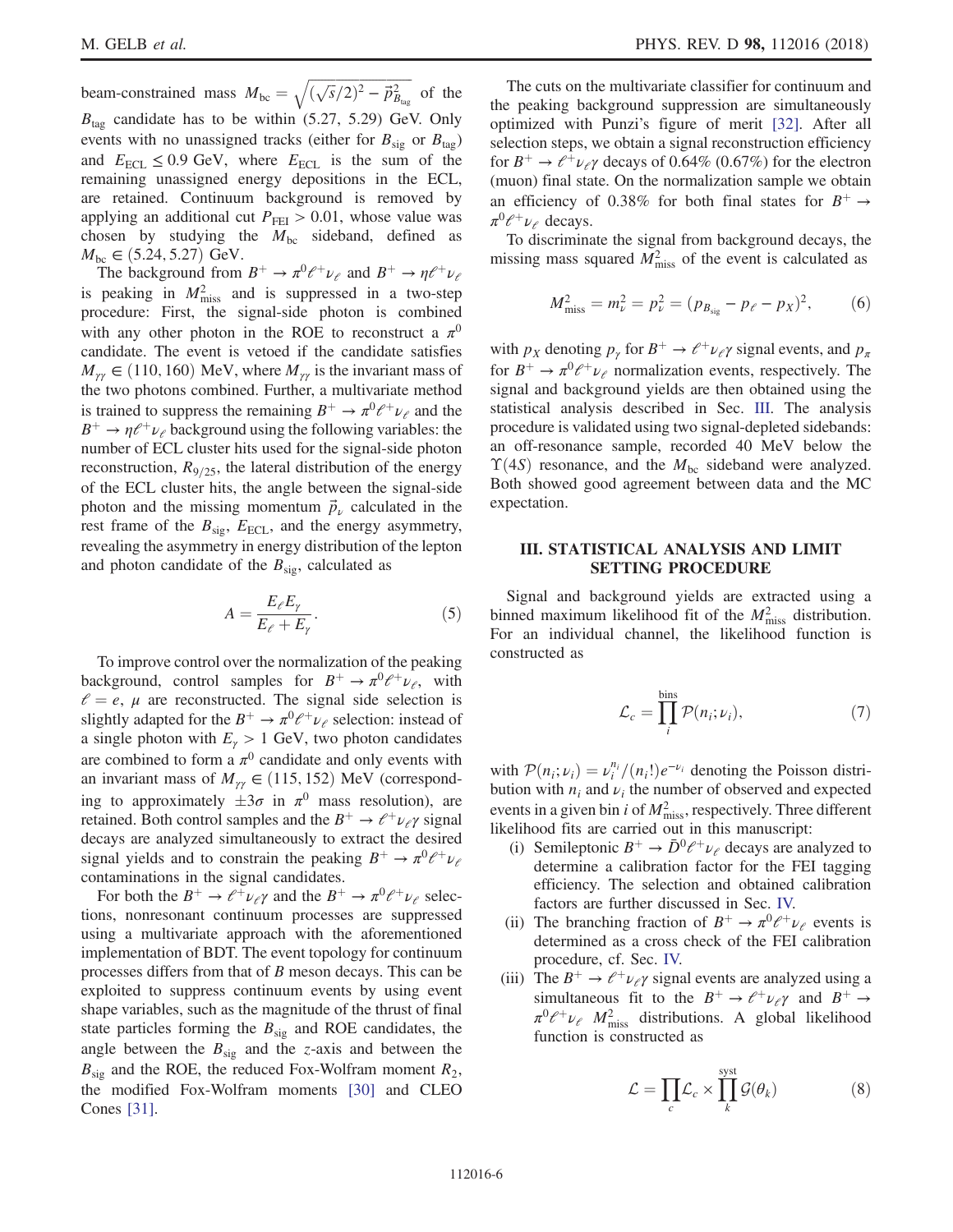with  $c$  denoting the reconstructed event type corresponding to the four categories defined by the  $B^+ \to e^+ \nu_e \gamma$ ,  $B^+ \to \mu^+ \nu_\mu \gamma$ ,  $B^+ \to \pi^0 e^+ \nu_e$  and  $B^+ \to \pi^0 \mu^+ \nu_\mu$  channels. Further,  $\mathcal{G}(\theta_k)$  denotes the standard normal distribution for nuisance parameters  $\theta_k$ , which incorporate systematic uncertainties into the likelihood function. The various systematic uncertainties are further discussed in Sec. [V.](#page-7-0)

The expected number of events in a given bin *i* of the  $M<sup>2</sup><sub>miss</sub>$ distribution and in a given category is constructed as

$$
\nu_i = \sum_j \nu_j f_{ij},\tag{9}
$$

with  $\nu_j$  the total number of events of type j and  $f_{ij}$  denoting the expected fraction of events of type  $j$  in the  $i^{\text{th}}$  bin. The fractions  $f_{ij}$  are obtained from the MC simulation and the event types for the  $B^+ \to \bar{D}^0 \ell^+ \nu_\ell$  and  $B^+ \to \pi^0 \ell^+ \nu_\ell$  fits are further detailed in Sec. [IV.](#page-6-0) For the search for the rare  $B^+ \rightarrow e^+ \nu_e \gamma$  decay the yield of four event types are used as free parameters in the fit:

- (i)  $B^+ \rightarrow \ell^+ \nu_\ell \gamma$  signal events.
- (ii)  $B^+ \to \pi^0 \ell^+ \nu_\ell$  normalization events.
- (iii)  $B \to X_u \ell^+ \nu_\ell$  background events.

<span id="page-6-3"></span>(iv) Other B meson or continuum background events. The  $B^+ \to \pi^0 \ell^+ \nu_\ell$  normalization mode is linked between the  $B^+ \to \ell^+ \nu_\ell \gamma$  and  $B^+ \to \pi^0 \ell^+ \nu_\ell$  categories and the global likelihood function  $\mathcal L$  is maximized to determine the estimates for the number of signal events. Confidence intervals are constructed using the profile likelihood method

$$
\lambda(\nu_j) = \ln \frac{\mathcal{L}(\nu_j, \hat{\mathbf{\nu}}_\nu, \hat{\mathbf{\theta}}_\nu)}{\mathcal{L}(\hat{\nu}_j, \hat{\mathbf{\nu}}, \hat{\mathbf{\theta}})},
$$
(10)

where  $\hat{\nu}_j$ ,  $\hat{\nu}$  and  $\hat{\theta}$  are the values of the normalization of interest, the remaining normalizations, and nuisance parameters that unconditionally maximize the likelihood function while  $\hat{v}_\nu$  and  $\hat{\theta}_\nu$  are the values of the other normalizations and nuisance parameters which maximize the likelihood under the condition that the observable of interest is kept fixed at a given value  $\nu_i$ . In the asymptotic limit, approximate confidence intervals (CI) can be constructed using

<span id="page-6-1"></span>
$$
1 - CI = \int_{-2\lambda(\nu_j)}^{\infty} f_{\chi^2}(x; 1 \text{ dof}) \, dx,\tag{11}
$$

with  $f_{\chi^2}(x; 1 \text{ dof})$  denoting the  $\chi^2$  distribution with one degree of freedom. In case of two parameters of interest a two-dimensional confidence level (CL) can be constructed via Eq. [\(11\)](#page-6-1) by modifying  $\lambda(\nu_i)$  to a likelihood ratio depending on two parameters,  $\nu_j$  and  $\nu_k$ ,  $\lambda(\nu_j, \nu_k)$ , and with  $f_{\chi^2}$  correspondingly then having two degrees of freedom.

<span id="page-6-2"></span>In case we observe no significant signal, we set a Bayesian limit by converting the likelihood Eq. [\(8\)](#page-5-1),  $\mathcal{L} = \mathcal{L}(\mathbf{n}|\nu_i)$ , into a probability density function F of the parameter of interest  $\nu_i$  using a flat prior  $\pi(\nu_i)$  such that

$$
\mathcal{F}(\nu_j|\boldsymbol{n}) = \frac{\mathcal{L}(\boldsymbol{n}|\nu_j)\pi(\nu_j)}{\int_0^\infty \mathcal{L}(\boldsymbol{n}|\nu_j)\pi(\nu_j)\mathrm{d}\nu_j},\tag{12}
$$

with  $\pi(\nu_i) = \text{constant}$  for  $\nu_i > 0$  and zero otherwise. In Eq.  $(12)$ , *n* denotes the vector of observed event yields in the given bins in all channels.

The fit procedure was validated using ensembles of pseudoexperiments generated with different input branching fractions for  $B^+ \to \ell^+ \nu_\ell \gamma$  and  $B^+ \to \pi^0 \ell^+ \nu_\ell$  decays. No biases or undercoverage of CI are observed.

## <span id="page-6-0"></span>IV. HADRONIC TAGGING EFFICIENCY CALIBRATION AND  $B^+ \to \pi^0 \ell^+ \nu_\ell$ BRANCHING FRACTION

The multivariate classifiers that enter the hadronic tagging algorithm of the FEI are trained on simulated events. Due to imperfections in these simulations, e.g., due to inadequate modeling of hadronic decays or experimentally poorly constrained branching fractions, the tagging algorithm exhibits a different performance on simulated and recorded events. Due to this, the tagging algorithm has to be calibrated on data using well known processes. In this analysis, such a calibration is derived using three semileptonic B channels with different multiplicities,

(i) 
$$
B^+ \to \bar{D}^0 (\to K^+ \pi^-) \ell^+ \nu_\ell
$$

(ii) 
$$
B^+ \rightarrow \bar{D}^0 \rightarrow K^+ \pi^- \pi^0) \ell^+ \nu_\ell
$$

(iii) 
$$
B^+ \to \bar{D}^0 \rightarrow K^+ \pi^- \pi^+ \pi^-) \ell^+ \nu_{\ell}
$$
,

where  $e = e$ ,  $\mu$ . The tag-side selection is identical with the nominal analysis. The signal side selects electron and muon candidates using the criteria detailed in Sec. [II](#page-3-0). Charged pion tracks are required to originate near the IP with  $|dr|$  < 2 cm and  $|dz| < 4$  cm. Charged kaons and pions are separated using a likelihood ratio,  $\mathcal{P}_{K\pi}$ , which combines the relevant information from the ACC, TOF and CDC subdetectors. We require  $P_{K\pi}$  < 0.4 for pion and  $P_{K\pi}$  > 0.6 for kaon candidates, respectively. Neutral pions are reconstructed from the combination of two photons with an invariant mass of  $M_{\gamma\gamma} \in (117.8, 152)$  MeV.  $\bar{D}^0$  candidates are reconstructed combining the kaon candidates with the charged and neutral pion candidates. The reconstructed  $\bar{D}^0$ candidates are required to have  $M_D \in (1.858, 1.872)$  GeV,  $M_D \in (1.849, 1.879)$  GeV and  $M_D \in (1.854, 1.872)$  GeV for the three channels (i)–(iii), respectively. Additional loose cuts are applied on the beam-constrained mass of the  $B_{\rm sig}$  candidate (reconstructed from the  $\bar{D}^0$  and the lepton),  $M_{bc} > 4.5$  GeV, and the cosine of the angle between the true  $B$  meson (calculated from beam energy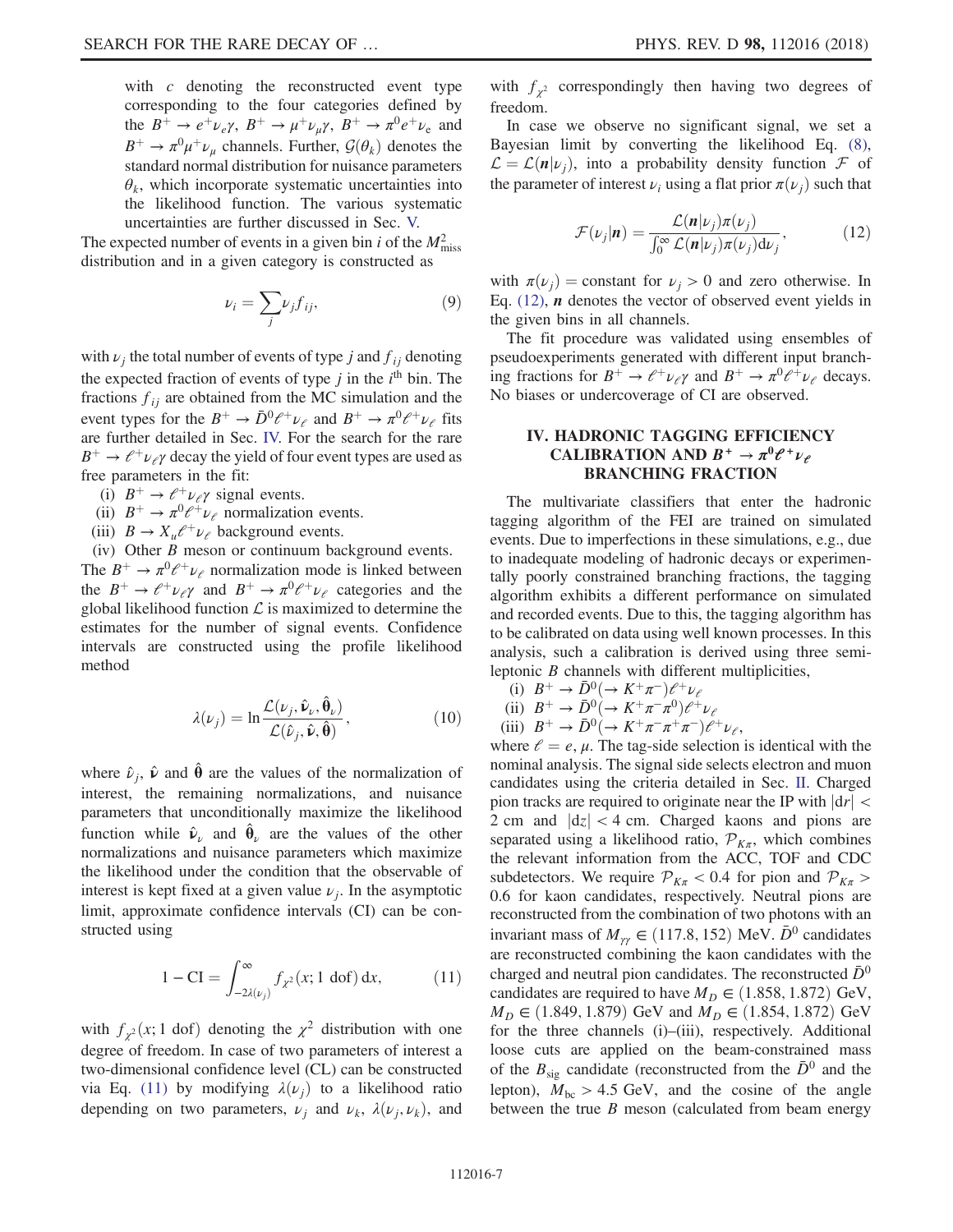<span id="page-7-1"></span>
$$
B^{+} \rightarrow \overline{D}^{0}(\rightarrow K^{+}\pi^{-})\ell^{+}\nu_{\ell}
$$
\n
$$
B^{+} \rightarrow \overline{D}^{0}(\rightarrow K^{+}\pi^{-}\pi^{0})\ell^{+}\nu_{\ell}
$$
\n
$$
B^{+} \rightarrow \overline{D}^{0}(\rightarrow K^{+}\pi^{-}\pi^{+}\pi^{-})\ell^{+}\nu_{\ell}
$$
\n
$$
0.6 \quad 0.7 \quad 0.8 \quad 0.9 \quad 1.0 \quad 1.1
$$
\n
$$
\epsilon = N_{\text{data}}/N_{\text{MC}}
$$

**The Common** 

FIG. 1. Extracted calibration factors for the applied tagging algorithm found for the three different semileptonic calibration channels. The inner and outer interval represents the statistical and systematic uncertainty, respectively. The blue band depicts the  $1\sigma$  uncertainty band of the averaged calibration factor.

and momentum) and the reconstructed  $D\ell$  system,  $|\cos(\theta_{BD\ell})|$  < 3.0. An unconstrained vertex fit is applied on the  $D$  and  $B$  candidates and candidates with a  $p$ -value of the fit of  $p_{\gamma^2} > 0.01$  are retained.

The tag efficiency calibration factor is calculated by extracting the number of signal decays on data and comparing to the expected number of events from the MC simulation. The signal yield is determined using a binned maximum likelihood fit (cf. Sec. [III\)](#page-5-0) of the  $M<sup>2</sup><sub>miss</sub>$ distribution, reconstructed as

$$
M_{\text{miss}}^2 = m_\nu^2 = (p_{B_{\text{sig}}} - p_\ell - p_D)^2. \tag{13}
$$

The obtained calibration factors of the three channels are shown in Fig. [1](#page-7-1) and the global calibration factor is found to be  $\epsilon = 0.825 \pm 0.014$  (stat.)  $\pm 0.049$  (syst.).

To validate the found calibration factor, we measure the branching fraction of the  $B^+ \to \pi^0 \ell^+ \nu_\ell$  decay and compare it to the current world average. We obtain  $\mathcal{B}(B^+ \to \pi^0 \ell^+ \nu_\ell) = (7.8 \pm 0.6 (\text{stat.})) \times 10^{-5}$ , which is in agreement with the average  $\mathcal{B}_{\text{PDG}}(B^+ \to \pi^0 \ell^+ \nu_\ell)$  $(7.80 \pm 0.27) \times 10^{-5}$  of Ref. [\[26\]](#page-12-13).

### V. SYSTEMATIC UNCERTAINTIES

<span id="page-7-0"></span>There are several systematic uncertainties that affect the measured yields and partial branching fractions: Table [I](#page-7-2) summarizes the most important sources of uncertainty for the  $B^+ \to \ell^+ \nu_\ell \gamma$  and  $B^+ \to \pi^0 \ell^+ \nu_\ell$  branching fraction measurements.

The effect of all systematic uncertainties are directly incorporated into the likelihood Eq. [\(7\)](#page-5-2) via the replacement of

<span id="page-7-2"></span>TABLE I. Systematic uncertainties for the simultaneous fit of both final states.

|                                       |              | $\mathcal{B}(B^+\to\pi^0\ell^+\nu_{\ell})\quad \Delta\mathcal{B}(B^+\to\ell^+\nu_{\ell}\gamma)$ |
|---------------------------------------|--------------|-------------------------------------------------------------------------------------------------|
| Source                                | in $10^{-5}$ | in $10^{-6}$                                                                                    |
| Calibration                           | $\pm 0.49$   | $\pm 0.09$                                                                                      |
| Reconstruction efficiency             | $\pm 0.20$   | $\pm 0.01$                                                                                      |
| $\mathcal{L}_{\text{LID}}$ efficiency | $\pm 0.16$   | $\pm 0.02$                                                                                      |
| $N_{B\bar{B}}$                        | $\pm 0.11$   | $\pm 0.02$                                                                                      |
| Tracking efficiency                   | $\pm 0.03$   | $\pm 0.00$                                                                                      |
| Peaking background BDT                | $\pm 0.02$   | $\pm 0.24$                                                                                      |
| PDF templates                         | $\pm 0.08$   | $\pm 0.18$                                                                                      |
| BCL model                             | $\pm 0.25$   | $\pm 0.01$                                                                                      |
| Reconstructed tag channel             | $\pm 0.01$   | $\pm 0.14$                                                                                      |
| $B \to X_{\mu} \ell^+ \nu_{\ell}$     | $\pm 0.02$   | $\pm 0.07$                                                                                      |
| Signal model                          | $\pm 0.00$   | $\pm 0.03$                                                                                      |
| Combined                              | $\pm 0.62$   | $\pm 0.36$                                                                                      |

$$
\nu_j f_{ij} \to \nu_j f_{ij} \times \prod_k^{\text{syst}} (1 + \theta_k \epsilon_{ijk}), \tag{14}
$$

and

$$
\nu_j f_{ij} \to \nu_j f_{ij} + \sum_k^{\text{syst}} \theta_k \epsilon_{ijk}, \tag{15}
$$

for multiplicative and additive uncertainties, respectively. Nuisance parameters  $\theta_k$  are constrained using standard normal distributions  $G(\theta_k)$  in Eq. [\(8\)](#page-5-1) for relative and absolute uncertainties  $\epsilon_{ijk}$  of a source k for a component  $j$  and a given bin  $i$ . Systematic and statistical uncertainties are separated from each other using scans of the likelihood contour in which the systematic nuisance parameters are kept fixed at their best fit value.

The largest multiplicative systematic uncertainty on both branching fractions stems from the uncertainty on the tagging calibration (see the previous section). It is evaluated by shifting the central value of the combined correction factor according to its statistical and systematic uncertainty. This results in a relative uncertainty of 6.2%. The second largest uncertainty for  $B^+ \to \pi^0 e^+ \nu_e$  is given by the statistical uncertainty on the signal reconstruction efficiency. Its uncertainty is evaluated using binomial uncertainties, following the prescription of Ref. [\[33\]](#page-12-20). Another large multiplicative uncertainty stems from the  $\mathcal{L}_{\text{LID}}$  efficiency, which is corrected in the simulation using datadriven methods. The statistical and systematic uncertainty on these correction factors are propagated and result in an uncertainty of 1.81% and 1.97% for  $\Delta\mathcal{B}(B^+ \to \ell^+ \nu_\ell \gamma)$  and  $\mathcal{B}(B^+ \to \pi^0 \ell^+ \nu_\ell)$ , respectively. The remaining two multiplicative uncertainties are from the number of  $B\bar{B}$  pairs, used to convert the measured yield into (partial) branching fractions, and the uncertainty on reconstruction efficiency differences between the simulation and recorded collisions of charged tracks. The tracking efficiency differences are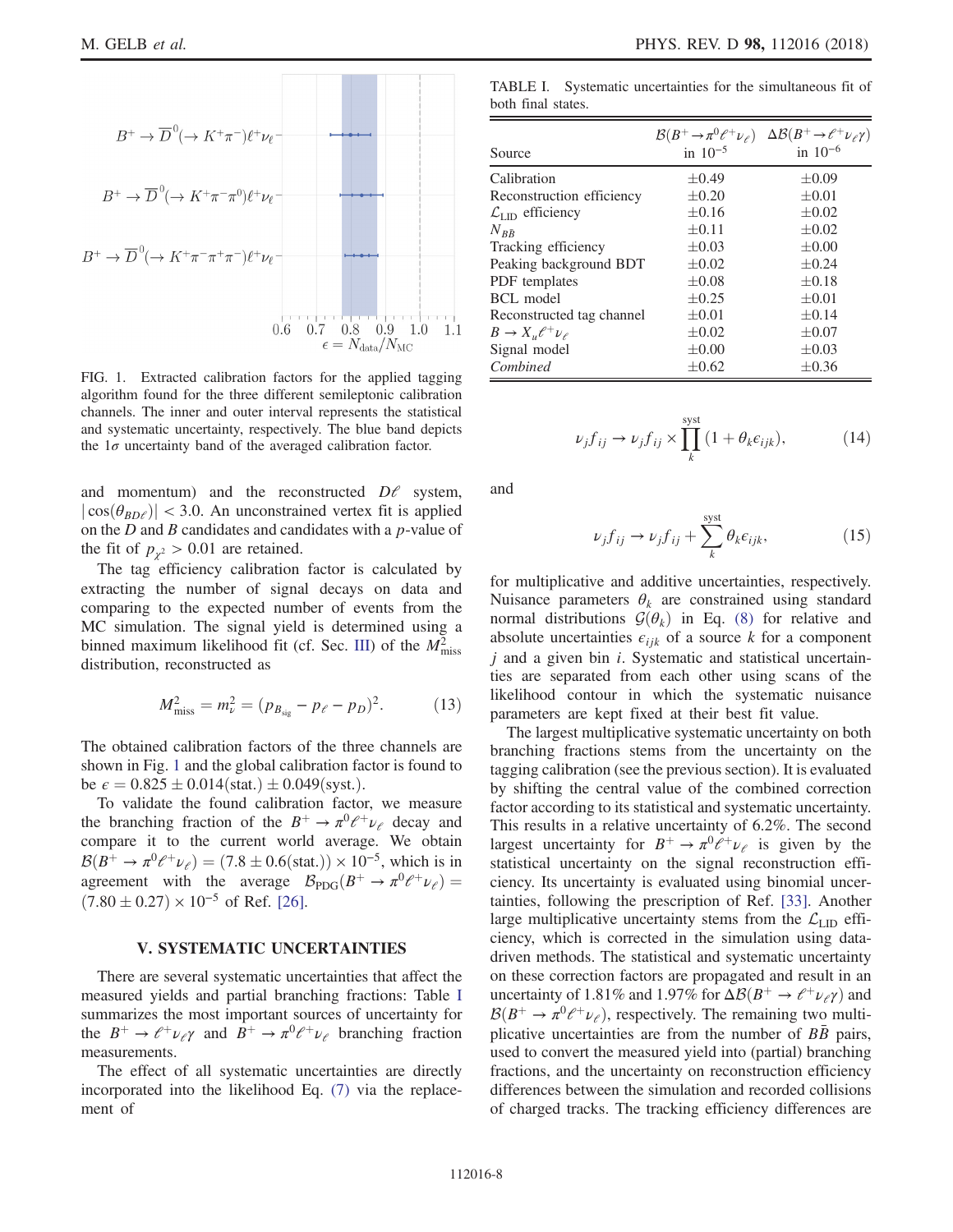studied using  $D^* \to D^0 \pi$  decays with  $D^0 \to \pi \pi K_S^0$  and  $K_S^0 \rightarrow \pi^+\pi^-$ . The uncertainty on  $N_{B\bar{B}}$  results in a relative error of 1.37% and for the tracking efficiency an uncertainty of 0.35% for the single signal side track is found.

The largest additive systematic uncertainty for the  $B^+ \rightarrow$  $l^+ \nu_\ell \gamma$  partial branching fraction measurement stems from the systematic uncertainty assigned to the multivariate method that suppresses peaking background contributions. This uncertainty is evaluated by reweighting the MC samples to the distribution of the input variables used for the classification on data. The distribution which gives the largest deviation from the nominal result is used to estimate the uncertainty. The second largest additive uncertainty for the  $B^+ \rightarrow e^+ \nu_e \gamma$  partial branching fraction measurement is due to limited MC statistics. The uncertainty is evaluated for each MC sample individually by producing a large ensemble of templates, where the numbers of entries are varied using a Poisson distribution. The templates of the ensemble are used to repeat the fit to estimate the total uncertainty. The largest additive systematic uncertainty for the  $B^+ \to \pi^0 \ell^+ \nu_\ell$ branching fraction is given by the uncertainty on the BCL form factors and is evaluated by variations using the covariance matrix from the global fit of Ref. [\[22\].](#page-12-9)

The remaining additive uncertainties on both channels are evaluated as follows: The fraction of the individual channels in which the  $B_{\text{tag}}$  is reconstructed differs between MC and data. To estimate the impact of this mismatch, the MC samples are corrected to the fraction in data of the reconstructed tag channels and the difference is taken as an estimation for the systematic uncertainty. In the fit, the individual branching fractions of charmless semileptonic background decay modes are kept fixed and modeled as a single floating background template. To estimate uncertainties due to slight shape differences in  $M<sub>miss</sub><sup>2</sup>$  from these templates, we vary the decay branching fractions of  $B^+\to\omega\ell^+\nu_\ell,\, B^+\to\rho^0\ell^+\nu_\ell,\, B^0\to\rho^-\ell^+\nu_\ell,\, B^+\to\eta\ell^+\nu_\ell,$  $B^+ \to \eta' \ell^+ \nu_\ell$ , and  $B^0 \to \pi^- \ell^+ \nu_\ell$  individually within their uncertainties [\[26\]](#page-12-13). The uncertainty on the  $B^+ \rightarrow e^+ \nu_e \gamma$ signal model is estimated by correcting the simulated events from the prediction of Ref. [\[20\]](#page-12-7) to the state-of-the-art prediction of Ref. [\[5\]](#page-11-3) and repeating the fit.

### VI. RESULTS

<span id="page-8-0"></span>Figure [2](#page-8-1) shows the  $M<sub>miss</sub><sup>2</sup>$  distribution of the selected data events in the four categories of  $B^+ \rightarrow e^+ \nu_e \gamma$ ,  $B^+ \rightarrow$  $\mu^+ \nu_u \gamma$ ,  $B^+ \to \pi^0 e^+ \nu_e$ , and  $B^+ \to \pi^0 \mu^+ \nu_u$ . The selected

<span id="page-8-1"></span>

FIG. 2. The post-fit  $M_{\text{miss}}^2$  distributions for the simultaneous fit to the four categories are shown (cf. Sec. [III](#page-5-0)). The individual fit components are shown as colored histograms, and the filled gray histogram shows their sum.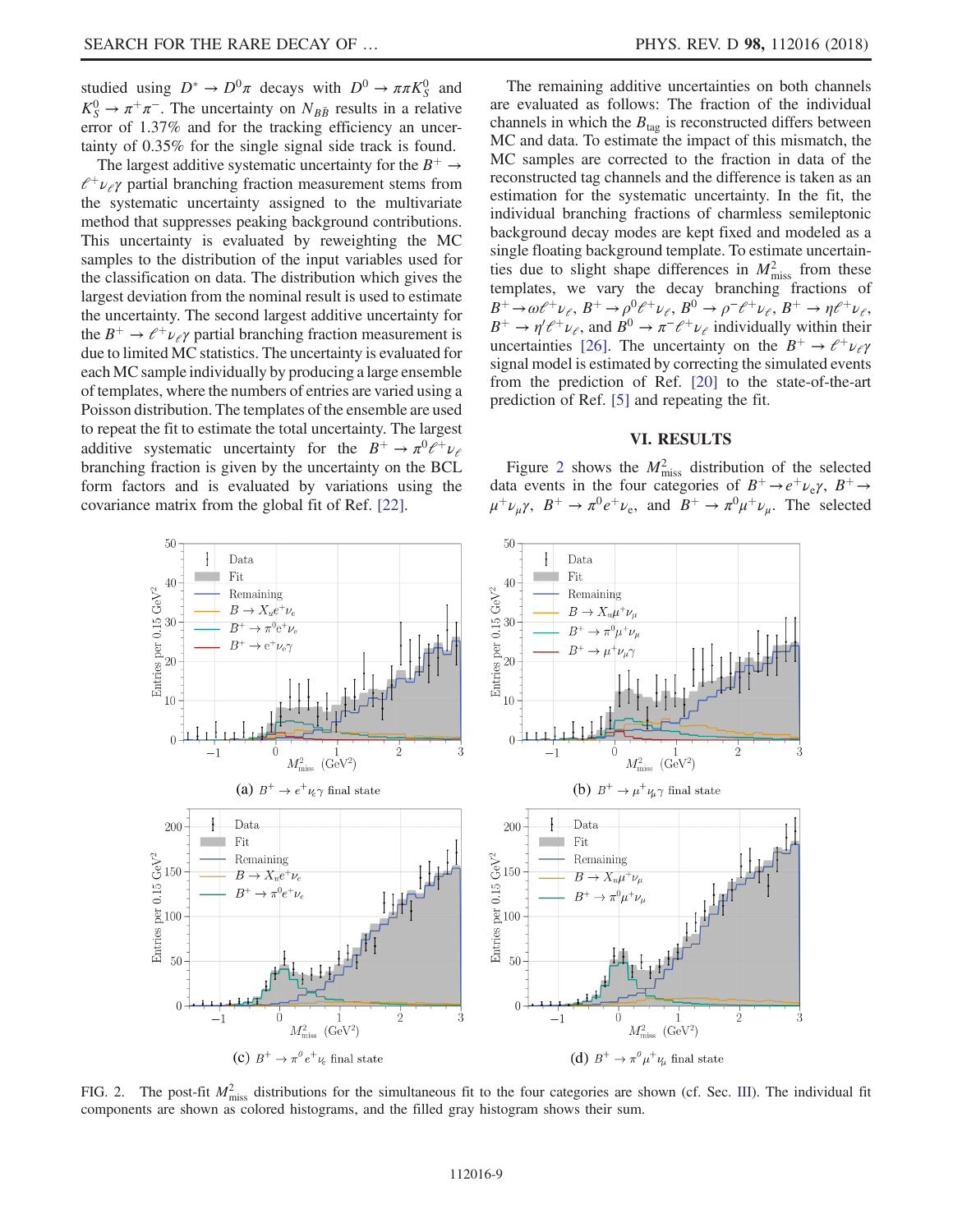<span id="page-9-0"></span>TABLE II. Measured central values and the corresponding significance for the different channels.

|          | $\mathcal{B}(B^+\to\pi^0\ell^+\nu_{\ell})$ |      | $\Delta\mathcal{B}(B^+\to\ell^+\nu_{\ell}\gamma)$ |          |
|----------|--------------------------------------------|------|---------------------------------------------------|----------|
|          | $(10^{-5})$                                | σ    | $(10^{-6})$                                       | $\sigma$ |
| e        | $8.3^{+0.9}_{-0.8}\pm 0.9$                 | 8.0  | $1.7^{+1.6}_{-1.4}\pm 0.7$                        | 1.1      |
| $\mu$    | $7.5^{+0.8}_{-0.8} \pm 0.6$                | 9.6  | $1.0^{+1.4}_{-1.0} \pm 0.4$                       | 0.8      |
| $e, \mu$ | $7.9^{+0.6}_{-0.6}\pm 0.6$                 | 12.6 | $1.4^{+1.0}_{-1.0}\pm 0.4$                        | 1.4      |

events are used to maximize the likelihood function Eq. [\(7\)](#page-5-2) numerically, determining the four  $(B^+ \rightarrow \ell^+ \nu_{\ell} \gamma)$  and three  $(B^+ \to \pi^0 \ell^+ \nu_\ell)$  event types detailed in Sec. [III.](#page-5-0)

The fitted  $B^+ \to \ell^+ \nu_\ell \gamma$  signal,  $B^+ \to \pi^0 \ell^+ \nu_\ell$  normalization and other background contributions are shown as colored histograms and the summed signal plus background template is shown as a filled gray histogram. The observed partial branching fraction of  $B^+ \to \ell^+ \nu_\ell \gamma$  with  $E_{\gamma} > 1$  GeV is

$$
\Delta \mathcal{B}(B^+ \to \ell^+ \nu_\ell \gamma) = (1.4 \pm 1.0 \pm 0.4) \times 10^{-6}, \quad (16)
$$

where the first error is statistical and the second error contains all systematic uncertainties discussed in Sec. [V.](#page-7-0) The significance over the background-only hypothesis for the  $B^+ \rightarrow \ell^+ \nu_\ell \gamma$  signal, as calculated using the likelihood ratio, is 1.4 standard deviations. The  $B^+ \to \pi^0 \ell^+ \nu_\ell$  branching fraction is found to be

$$
\mathcal{B}(B^+ \to \pi^0 \ell^+ \nu_\ell) = (7.9 \pm 0.6 \pm 0.6) \times 10^{-5}, \quad (17)
$$

and has better statistical precision than the measurement of Ref. [\[34\]](#page-12-21). <sup>1</sup> A summary of all fit results, including fits of the individual electron and muon samples, is presented in Table [II](#page-9-0). Figure [3\(a\)](#page-10-1) shows the two-dimensional likelihood ratio contours of  $-2\lambda$  [see Eq. [\(10\)\]](#page-6-3) for both branching fractions. The correlation between  $\Delta \mathcal{B}(B^+ \to \ell^+ \nu_\ell \gamma)$  and  $\mathcal{B}(B^+ \to \pi^0 \ell^+ \nu_{\ell})$  is found to be  $\rho = -2.7\%$ .

Due to the low significance of the measured  $B^+ \rightarrow$  $l^+ \nu \rightarrow$  signal, we convert the likelihood into a Bayesian probability density function (PDF), with the procedure detailed in Sec. [III.](#page-5-0) Figure [3\(b\)](#page-10-1) shows the one-dimensional likelihood ratio scan and the obtained Bayesian PDF, which was obtained using a flat prior in the partial branching fraction. The resulting limit for  $B^+ \to e^+ \nu_e \gamma$  at 90% CL is

$$
\Delta \mathcal{B}(B^+ \to \ell^+ \nu_\ell \gamma) < 3.0 \times 10^{-6}.\tag{18}
$$

This provides a significantly more stringent limit than previous searches, and a summary of previous limits and individual limits for the electron and muon signal channel can be found in Table [III.](#page-10-2)

Using the  $B^+ \to \ell^+ \nu_\ell \gamma$  and  $B^+ \to \pi^0 \ell^+ \nu_\ell$  branching fractions, the first inverse moment  $\lambda_B$  of the leading-twist B meson light-cone distribution amplitude  $\phi_+$  can be determined. Instead of directly using the measured  $B^+ \rightarrow e^+ \nu_e \gamma$ partial branching fraction, we use the theoretically well understood  $B^+ \to \pi^0 \ell^+ \nu_\ell$  decay rate to derive a measurement of  $\lambda_B$  which is independent of  $V_{ub}$ . The value of  $\lambda_B$  is related to this ratio as

<span id="page-9-1"></span>
$$
R_{\pi} = \frac{\Delta \mathcal{B}(B^+ \to \ell^+ \nu_{\ell} \gamma)}{\mathcal{B}(B^+ \to \pi^0 \ell^+ \nu_{\ell})} = \frac{\Delta \Gamma(\lambda_B)}{\Gamma(B^+ \to \pi^0 \ell^+ \nu_{\ell})},\qquad(19)
$$

with  $\Delta\Gamma(\lambda_B)$  denoting the partial decay rate as a function of  $\lambda_B$  with  $E_\gamma > 1$  GeV, and  $\Gamma(B^+ \to \pi^0 \ell^+ \nu_\ell)$  denoting the total decay rate of  $B^+ \to \pi^0 \ell^+ \nu_\ell$ . Using the central values and the full experimental covariance we measure

$$
R_{\pi}^{\text{meas}} = (1.7 \pm 1.4) \times 10^{-2}.
$$
 (20)

For the prediction of the  $B^+ \to \pi^0 \ell^+ \nu_\ell$  decay rate, we use the global fit [\[22\]](#page-12-9) of  $\Gamma(B^+ \to \pi^0 \ell^+ \nu_\ell)$  =  $|V_{ub}|^2 \times (2.4 \pm 0.2) \times 10^{-12}$  GeV. For the partial  $B^+ \rightarrow$  $l^+ \nu_l \gamma$  decay rate the predictions and uncertainties of Ref. [\[7\]](#page-11-8) extrapolated to  $E_y > 1$  GeV are used. In Ref. [\[7\]](#page-11-8) three different models are used to evaluate the dependence of the partial decay rate on the functional form of the light-cone distribution amplitude. Figure [4](#page-10-3) shows the predicted and measured  $R_\pi$  ratio as a function of  $\lambda_B$ . We solve Eq. [\(19\)](#page-9-1) numerically and in Table [IV](#page-10-4) the determined value of  $\lambda_B$  for each of the three models are given, including the corresponding theoretical uncertainties of Ref. [\[7\].](#page-11-8) We use the shift in the central value between all three models to also quote a value of  $\lambda_B$ , whose uncertainty should incorporate the overall model dependence. For this we find

$$
\lambda_B = 0.36^{+0.25+0.03+0.03}_{-0.08-0.03-0.03} \text{ GeV} = 0.36^{+0.25}_{-0.09} \text{ GeV}, \quad (21)
$$

where the first uncertainty is experimental, the second from the theoretical uncertainty on the  $B^+ \to \ell^+ \nu_\ell \gamma$  prediction of Ref. [\[7\]](#page-11-8) and the  $B^+ \to \pi^0 \ell^+ \nu_\ell$  uncertainty from Ref. [\[22\],](#page-12-9) and the third uncertainty is due to the light-cone distribution amplitude model dependence. We further obtain a one-sided limit of

$$
\lambda_B > 0.24 \text{ GeV} \tag{22}
$$

at 90% CL.

Note, that these estimates might suffer from additional uncertainties from the extrapolation to  $E_y > 1$  GeV. Further details can be found in Ref. [\[7\]](#page-11-8).

<sup>&</sup>lt;sup>1</sup>The statistical overlap with the previous measurement is unknown. Since the current result is not measured in bins of  $q^2$ , the previous result should still be used for the determination of  $|V_{ub}|$  and world averages of the branching fraction.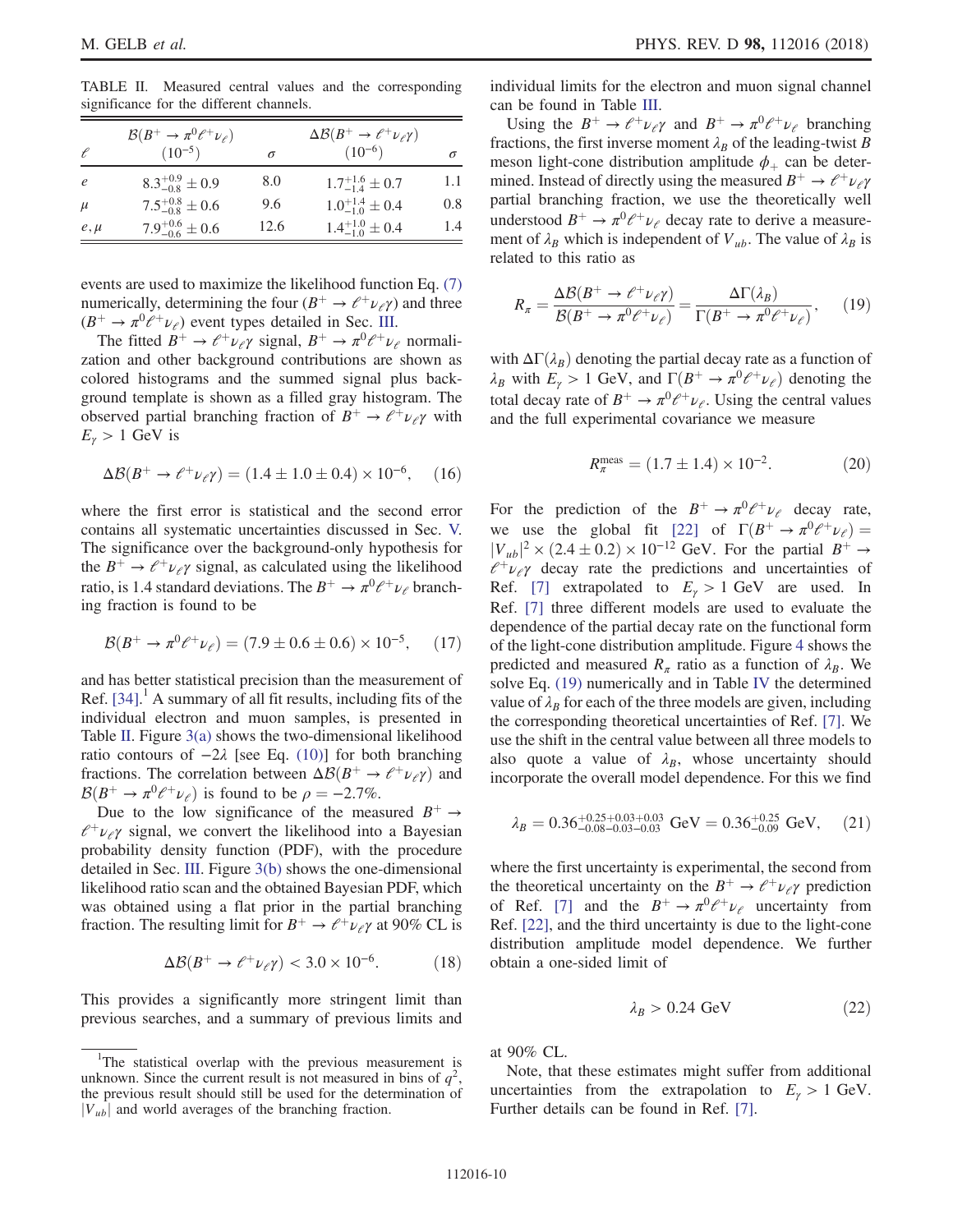<span id="page-10-1"></span>

(a) Two-dimensional likelihood scan



FIG. 3. Plot (a) shows the two-dimensional likelihood ratio contour  $-2\lambda$  for the combined measurement of  $B^+ \to e^+ \nu_e \gamma$  and  $B^+ \rightarrow \pi^0 \ell^+ \nu_\ell$ . The ellipses correspond to the given confidence level, including systematic uncertainties. Plot (b) shows the onedimensional likelihood contour and its conversion into a Bayesian PDF  $\mathcal{F}(\nu_i|\mathbf{n})$  using a flat prior for the  $B^+ \to \ell^+ \nu_\ell \gamma$  measurement, see Sec. [III](#page-5-0) for details.

#### VII. SUMMARY

<span id="page-10-0"></span>In this manuscript, an improved search for the radiative leptonic decay  $B^+ \rightarrow e^+ \nu_e \gamma$  on the full Belle data set recorded at the  $\Upsilon(4S)$  resonance is presented. The results improve the previous analysis by our collaboration and increase the signal efficiency by a factor of three. In addition, the description of the important  $B^+ \to \pi^0 \ell^+ \nu_\ell$ background was improved, by analyzing simultaneously  $B^+ \rightarrow \pi^0 \ell^+ \nu_{\ell}$  signal events and using the global fit result of Ref. [\[22\]](#page-12-9) to describe its form factors. The large improvement in sensitivity stems from employing a newly developed tagging algorithm developed for the Belle II experiment, the Full Event Interpretation [\[12\].](#page-11-7) Although this drastically improves the sensitivity, no significant signal of  $B^+ \rightarrow e^+ \nu_e \gamma$  decays is observed. As it is not possible to determine the statistical overlap with the previous Belle result, this work supersedes Ref. [\[11\].](#page-11-6)

The determined partial branching fraction for  $B^+ \rightarrow$  $l^+ \nu_l \gamma$  decays with photon energies  $E_\gamma > 1$  GeV in the  $B_{sig}$ rest frame is found to be

$$
\Delta \mathcal{B}(B^+ \to \ell^+ \nu_\ell \gamma) = (1.4 \pm 1.0 \pm 0.4) \times 10^{-6}, \quad (23)
$$

<span id="page-10-2"></span>TABLE III. Comparison to previous results of the partial branching fraction measurement. All limits correspond to the 90% CL.

|            |            | $\Delta\mathcal{B}(B^+ \to \ell^+ \nu_\ell \gamma)$ limit (10 <sup>-6</sup> ) |           |
|------------|------------|-------------------------------------------------------------------------------|-----------|
| €          | BABAR [35] | Belle $[11]$                                                                  | This work |
| $\epsilon$ | .          | < 6.1                                                                         | < 4.3     |
| $\mu$      | .          | < 3.4                                                                         | < 3.4     |
| $e, \mu$   | < 14       | < 3.5                                                                         | < 3.0     |

<span id="page-10-3"></span>

FIG. 4. The theory prediction of Refs. [\[7,22\]](#page-11-8) (red line with  $1\sigma$ uncertainties) for  $R_{\pi}$  is compared to the measured value and  $1\sigma$ uncertainty (blue dashed line and band). The dark red band shows the theoretical uncertainty, the light red band additionally contains the light-cone distribution amplitude model dependence.

<span id="page-10-4"></span>TABLE IV. The determined values of  $\lambda_B$  using the predictions of Ref. [\[7\]](#page-11-8) are given. A detailed description of the three approaches to model the functional form of the light-cone distribution amplitude (LCDA) can be found in Ref. [\[7\].](#page-11-8) The first uncertainty are experimental and the second from theory.

|           | $\lambda_R$ (GeV)                |
|-----------|----------------------------------|
| Model I   | $0.36_{-0.08-0.03}^{+0.25+0.03}$ |
| Model II  | $0.38_{-0.06-0.08}^{+0.25+0.05}$ |
| Model III | $0.32_{-0.07-0.08}^{+0.24+0.05}$ |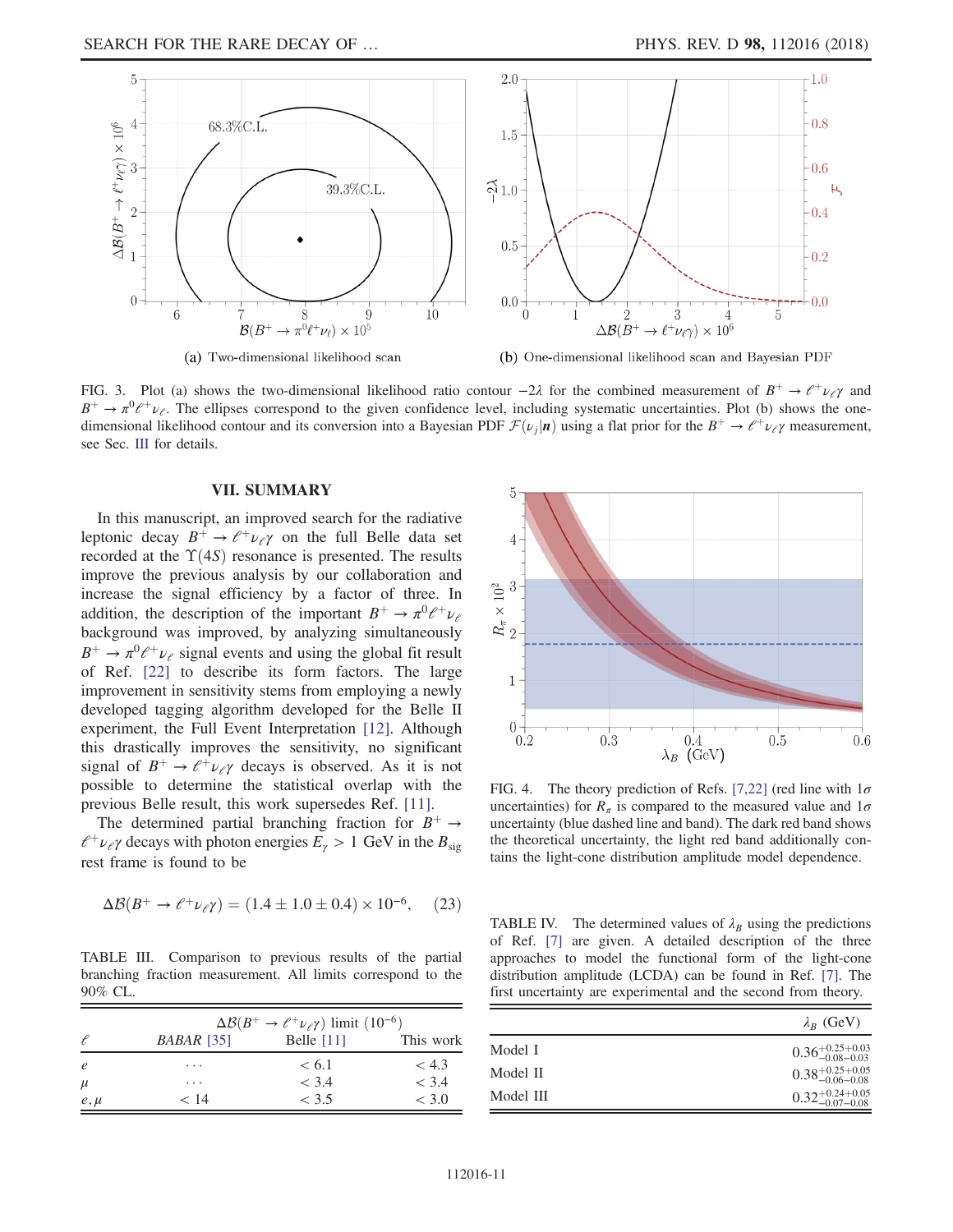with a significance of 1.4 standard deviations over the background-only hypothesis. Using the likelihood contour and a flat prior, we determine a Bayesian upper limit of

$$
\Delta \mathcal{B}(B^+ \to \ell^+ \nu_\ell \gamma) < 3.0 \times 10^{-6}, \tag{24}
$$

at 90% confidence level.

In addition, we report an improved determination of the first inverse momentum  $\lambda_B$  of the light-cone distribution amplitude of the B meson. It is done using a  $V_{ub}$  independent way, by normalizing the measured partial branching fraction to the branching fraction of  $B^+ \to \pi^0 \ell^+ \nu_\ell$ . This reduces the experimental uncertainties, and the theoretical prediction of the total decay width of  $B^+ \to \pi^0 \ell^+ \nu_\ell$  is well understood.

Using the result of Ref. [\[7\],](#page-11-8) its associated uncertainties and an additional uncertainty to assess the model dependence, we obtain

$$
\lambda_B = 0.36^{+0.25}_{-0.09} \text{ GeV} \tag{25}
$$

or  $\lambda_B > 0.24$  GeV at 90% CL.

The search of  $B^+ \rightarrow e^+ \nu_e \gamma$  is limited by the available data set and its sensitivity will be greatly enhanced by the upcoming Belle II experiment. The anticipated data set of  $50$  ab<sup>-1</sup> will greatly reduce the experimental uncertainties on  $\lambda_B$ . Together with recent developments in lattice QCD calculations reducing the theoretical uncertainties on  $\lambda_B$ , the feasibility of  $B^+ \rightarrow e^+ \nu_e \gamma$  increases as an alternative channel to measure  $|V_{ub}|$  to provide a consistency check of the SM.

### ACKNOWLEDGMENTS

We thank the KEKB group for the excellent operation of the accelerator; the KEK cryogenics group for the efficient operation of the solenoid; and the KEK computer group, and the Pacific Northwest National Laboratory (PNNL) Environmental Molecular Sciences Laboratory (EMSL) computing group for strong computing support; and the National Institute of Informatics, and Science Information NETwork 5 (SINET5) for valuable network support. We acknowledge support from the Ministry of Education, Culture, Sports, Science, and Technology (MEXT) of Japan, the Japan Society for the Promotion of Science (JSPS), and the Tau-Lepton Physics Research Center of Nagoya University; the Australian Research Council including Grants No. DP180102629, No. DP170102389, No. DP170102204, No. DP150103061, and No. FT130100303; Austrian Science Fund under Grant No. P 26794-N20; the National Natural Science Foundation of China under Contracts No. 11435013, No. 11475187, No. 11521505, No. 11575017, No. 11675166, and No. 11705209; Key Research Program of Frontier Sciences, Chinese Academy of Sciences (CAS), Grant No. QYZDJ-SSW-SLH011; the CAS Center for Excellence in Particle Physics (CCEPP); the Shanghai Pujiang Program under Grant No. 18PJ1401000; the Ministry of Education, Youth and Sports of the Czech Republic under Contract No. LTT17020; the Carl Zeiss Foundation, the Deutsche Forschungsgemeinschaft, the Excellence Cluster Universe, and the VolkswagenStiftung; the Department of Science and Technology of India; the Istituto Nazionale di Fisica Nucleare of Italy; National Research Foundation (NRF) of Korea Grants No. 2015H1A2A1033649, No. 2016R1D1A1B01010135, No. 2016K1A3A7A09005 603, No. 2016R1D1A1B0 2012900, No. 2018R1A2B3003 643, No. 2018R1A6A1A0 6024970, and No. 2018R1D1 A1B07047294; Radiation Science Research Institute, Foreign Large-size Research Facility Application Supporting project, the Global Science Experimental Data Hub Center of the Korea Institute of Science and Technology Information and KREONET/GLORIAD; the Polish Ministry of Science and Higher Education and the National Science Center; the Grant of the Russian Federation Government, Agreement No. 14.W03.31.0026; the Slovenian Research Agency; Ikerbasque, Basque Foundation for Science, Basque Government (No. IT956-16) and Ministry of Economy and Competitiveness (MINECO) (Juan de la Cierva), Spain; the Swiss National Science Foundation; the Ministry of Education and the Ministry of Science and Technology of Taiwan; and the United States Department of Energy and the National Science Foundation.

- <span id="page-11-0"></span>[1] Throughout this paper, the inclusion of the charge-conjugate decay mode is implied unless otherwise stated.
- <span id="page-11-1"></span>[2] Natural units are used throughout this paper with  $c = 1$ .
- <span id="page-11-2"></span>[3] M. Kobayashi and T. Maskawa, [Prog. Theor. Phys.](https://doi.org/10.1143/PTP.49.652) 49, 652 [\(1973\).](https://doi.org/10.1143/PTP.49.652)
- [4] N. Cabibbo, [Phys. Rev. Lett.](https://doi.org/10.1103/PhysRevLett.10.531) 10, 531 (1963).
- <span id="page-11-3"></span>[5] M. Beneke and J. Rohrwild, [Eur. Phys. J. C](https://doi.org/10.1140/epjc/s10052-011-1818-8) 71, 1818 (2011).
- <span id="page-11-4"></span>[6] Y. M. Wang and Y. L. Shen, [J. High Energy Phys. 05 \(2018\)](https://doi.org/10.1007/JHEP05(2018)184) [184.](https://doi.org/10.1007/JHEP05(2018)184)
- <span id="page-11-8"></span>[7] M. Beneke, V. M. Braun, Y. Ji, and Y. B. Wei, [J. High](https://doi.org/10.1007/JHEP07(2018)154) [Energy Phys. 07 \(2018\) 154.](https://doi.org/10.1007/JHEP07(2018)154)
- <span id="page-11-5"></span>[8] A. G. Grozin and M. Neubert, [Phys. Rev. D](https://doi.org/10.1103/PhysRevD.55.272) **55**, 272 (1997).
- [9] M. Beneke, G. Buchalla, M. Neubert, and C. T. Sachrajda, Nucl. Phys. B591[, 313 \(2000\).](https://doi.org/10.1016/S0550-3213(00)00559-9)
- [10] M. Beneke and T. Feldmann, [Nucl. Phys.](https://doi.org/10.1016/S0550-3213(00)00585-X) **B592**, 3 (2001).
- <span id="page-11-6"></span>[11] A. Heller et al. (Belle Collaboration), [Phys. Rev. D](https://doi.org/10.1103/PhysRevD.91.112009) 91, [112009 \(2015\).](https://doi.org/10.1103/PhysRevD.91.112009)
- <span id="page-11-7"></span>[12] T. Keck et al., [arXiv:1807.08680.](http://arXiv.org/abs/1807.08680)